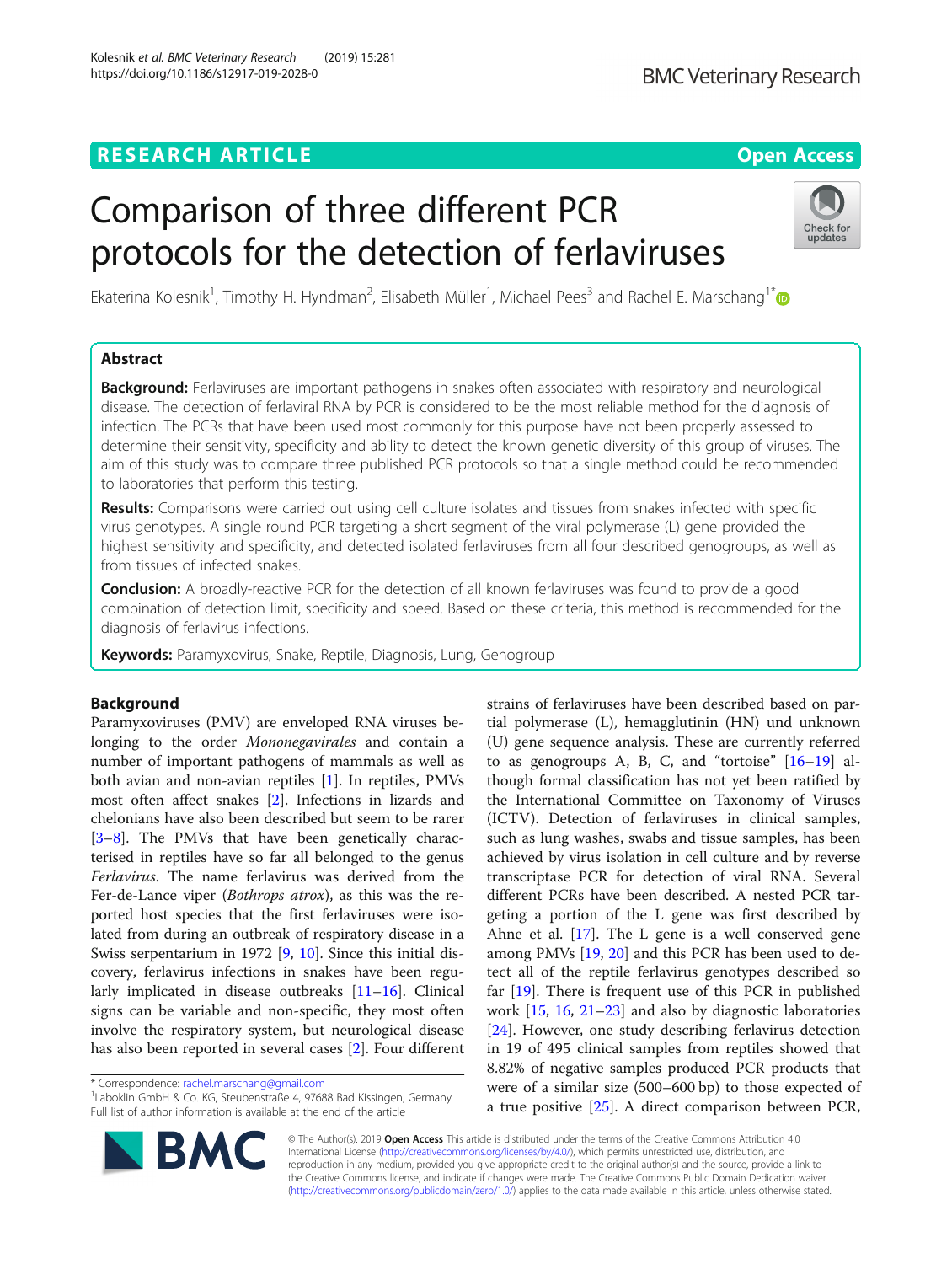<span id="page-1-0"></span>using the method described by Ahne et al. [\[17\]](#page-7-0), and virus isolation using viper heart cells (VH2) was carried out by Pees et al. [[21](#page-7-0)]. In this study, 21 cases of ferlaviral infection were detected by virus isolation only. However; overall, more infections were detected by PCR than by virus isolation. Tong et al. [\[26](#page-7-0)] developed and described a number of broadly-reactive semi-nested PCRs for the detection of a segment of the L gene of a wide range of paramyxoviruses and pneumoviruses. Testing for ferlavirus could be achieved using a PCR designed to detect all known paramyxoviruses (pan-Paramyxoviridae [Paramyxovirinae using the taxonomy accepted at the time]) or one designed to more specifically detect the clades of paramyxovirus that include the henipaviruses, morbilliviruses, respiroviruses and the ferlaviruses. The suitability of these two PCRs by Tong et al. [\[26](#page-7-0)] to detect the known ferlavirus genogroups has not been previously examined. The detection of ferlaviral RNA by PCR was also described by Hyndman et al. [\[27](#page-7-0)] as part of an investigation of another snake mononegavirus named sunshinevirus.

The aim of our study was to compare three of the Lgene PCRs described in the studies by Ahne et al. [\[17](#page-7-0)], Tong et al. [[26\]](#page-7-0) and Hyndman et al. [[27](#page-7-0)] based on their respective detection limits, specificity and ability to detect all known ferlavirus genotypes.

# Results

The measured concentrations of RNA extracted from the cell culture isolates and the results of the dilution series are listed in Table 1. PCR I [[17\]](#page-7-0) and PCR III [[27](#page-7-0)] detected RNA extracted from cell culture isolates of all of the four ferlaviruses included in this study. In contrast, PCR II [\[26](#page-7-0)] only detected RNA from the type A and "tortoise" isolates. The detection limits of PCR I and PCR III were similar. Both PCRs detected dilutions of RNA from virus-infected cultures that contained between  $5 \times 10^{-1}$  ng/ $\mu$ L and  $5 \times 10^{-3}$  ng/ $\mu$ L depending

Table 1 Dilution series of the cell culture isolates tested using three different PCR protocols

| Concentration of RNA from cell culture isolates | PCR I [17]       | <b>PCR II [26]</b> | <b>PCR III [27]</b>              |
|-------------------------------------------------|------------------|--------------------|----------------------------------|
| Xeno-USA99                                      |                  |                    |                                  |
| $5 \nlog/\mu L$                                 | $\! +$           | $\left( +\right)$  | $+$                              |
| $5 \times 10^{-1}$ ng/µL                        |                  |                    | $\! +$                           |
| $5 \times 10^{-2}$ ng/µL                        |                  |                    | $\left( \left( +\right) \right)$ |
| $5\times10^{-3}$ ng/µL                          |                  |                    |                                  |
| $5\times10^{-4}\,\mathrm{ng/}\mu\mathrm{L}$     |                  |                    |                                  |
| Crot-GER03                                      |                  |                    |                                  |
| $25 \text{ ng/}\mu L$                           | $^{+}$           |                    | $^{+}$                           |
| $6$ ng/ $\mu$ L                                 | $\! + \!$        |                    | $^{+}$                           |
| $5 \times 10^{-1}$ ng/µL                        | $^{+}$           |                    | $+$                              |
| $5 \times 10^{-2}$ ng/µL                        | $^{+}$           |                    | $^{+}$                           |
| $5 \times 10^{-3}$ ng/µL                        | $^{+}$           |                    | $(+)$                            |
| $5\times10^{-4}$ ng/µL                          |                  |                    |                                  |
| PanGut-GER09                                    |                  |                    |                                  |
| $5$ ng/ $\mu$ L                                 |                  |                    | $+$                              |
| $5\times10^{-1}\,\mathrm{ng}/\mathrm{\mu L}$    | $^{+}$           |                    | $(+)$                            |
| $5\times10^{-2}\,\mathrm{ng/}\mu\mathrm{L}$     |                  |                    |                                  |
| $5 \times 10^{-3}$ ng/µL                        |                  |                    |                                  |
| $5\times10^{-4}\,\mathrm{ng/}\mu\mathrm{L}$     |                  |                    |                                  |
| Ther-GER99                                      |                  |                    |                                  |
| 7 ng/µL                                         | $+$ <sub>+</sub> |                    | $+$                              |
| $5 \times 10^{-1}$ ng/µL                        | $^{-}$ +         |                    | $+$                              |
| $5 \times 10^{-2}$ ng/µL                        |                  |                    | $(+)$                            |
| $5\times10^{-3}\,\mathrm{ng}/\mathrm{\mu L}$    |                  |                    |                                  |
| $5 \times 10^{-4}$ ng/µL                        |                  |                    |                                  |

-: negative, +: positive amplification product with a strong band, (+): positive amplification product with a weaker band, ((+)): positive amplification product with a weak band, +<sub>+</sub>: positive amplification product of the expected size, with an unspecific lower band, −<sub>+:</sub> negative PCR result, with an unspecific lower band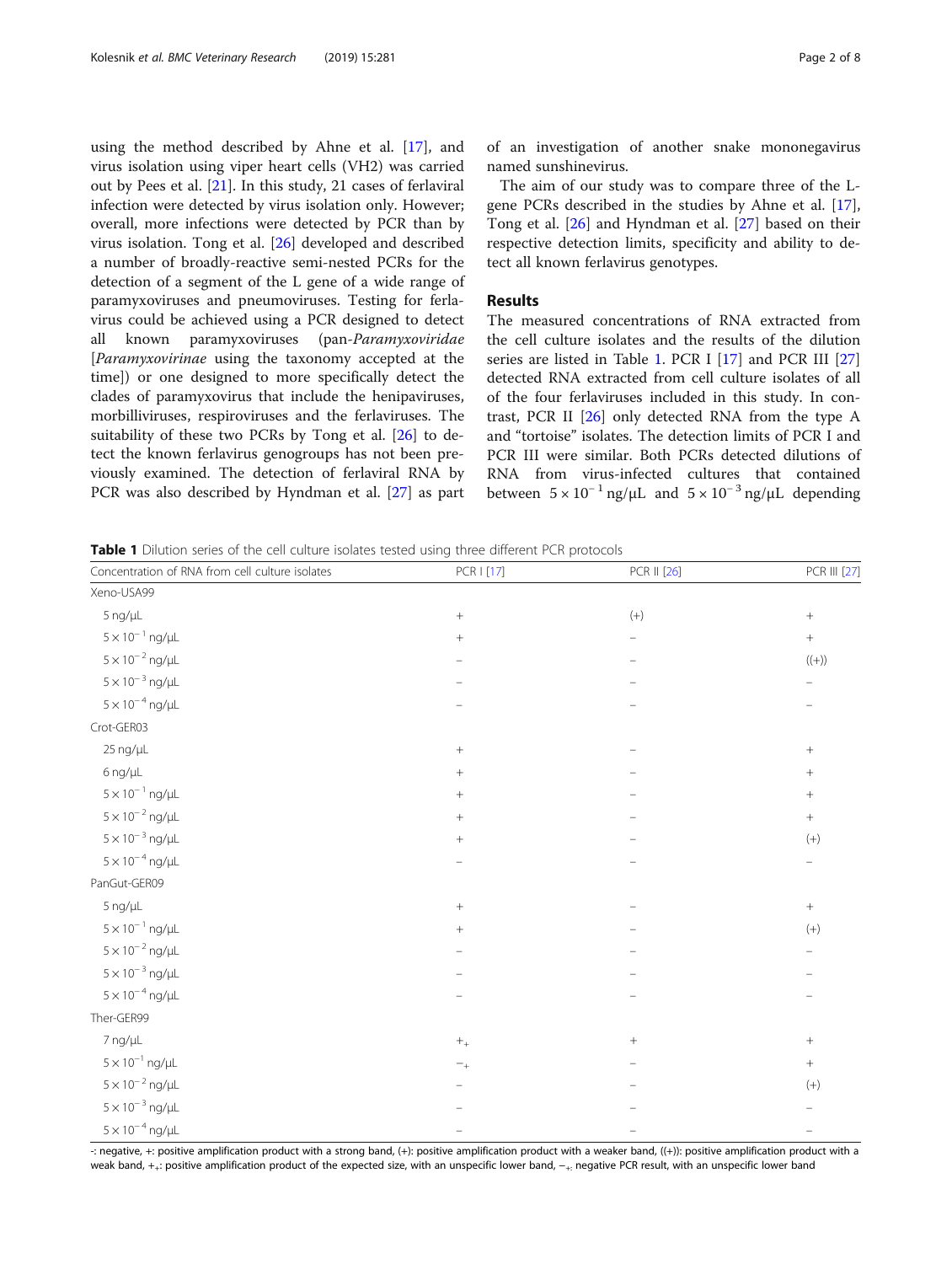on the virus isolate (Table [1\)](#page-1-0), while 5 or  $7 \text{ ng}/\mu\text{L}$  were necessary for detection by PCR II. All positive PCR products from cell culture isolates were confirmed by

sequencing. Table [2](#page-3-0) shows the results of the three different PCRs for the detection of RNA prepared from tissues of ferlavirus-infected corn snakes. Eleven of the 24 samples from the group infected with a genogroup A isolate were positive with PCR I, one sample was positive with PCR II and 14 samples were positive with PCR III. In the group infected with a genogroup B virus, 14 of 24 samples were positive with PCR I, eight samples were positive with PCR II and 17 samples were positive with PCR III. In the group infected with a genogroup C isolate, 12 of 15 were positive with PCR I, four were positive with PCR II, and 10 were positive with PCR III. A total of 44 tissues tested positive by at least one method. Using these as true positives, the relative sensitivities of the PCRs were: 84.1% for PCR I, 29.5% for PCR II, and 93.2% for PCR III. Differences noted in the strength of the bands on electrophoresis are demonstrated in Additional file [1:](#page-6-0) Figure S1.

The statistical evaluation of the results for all genogroups showed highly significant agreement between PCRs I and III ( $p \le 0.001$ ,  $\kappa = 0.732$ ). Significant agreement was also found between PCR II and III, though to a much lower degree ( $p = 0.024$ ,  $\kappa = 0.191$ ). No agreement was found between PCRs I and II. Similar results were found for agreement between results for each genogroup separately, with highly significant agreement between PCRs I and III for genogroups A ( $p \le 0.001$ ,  $\kappa =$ 0.752), and B ( $p \le 0.001$ ,  $\kappa = 0.731$ ), and significant agreement for PCRs I and III for genogroup C ( $p = 0.022$ ,  $\kappa =$ 0.667). No significant agreement was found for PCRs I and II or for PCRs II and III for any of the individual genogroups. With PCR I, non-specific amplicons different in length to the ferlaviral amplicons were detected when testing RNA from the tissue samples; however, these bands were consistently weaker than bands of the correct size (data not shown). RNA from a canine distemper virus tested positive with PCR II, but both of the other PCRs were negative for this virus. RNA from Newcastle disease virus tested negative with all three PCRs. No amplification products were obtained when RNA or DNA from the other, non-paramyxovirus pathogens, were used as templates in any of the three PCRs.

# **Discussion**

Diagnostic testing for infectious diseases is an important field that must continuously adapt to developing knowledge of pathogens. In reptiles, multiple pathogens have been discovered and understanding of their dissemination and the importance of emerging diseases requires optimization of diagnostic protocols. Several infectious agents have been shown to be important emerging diseases in wild and/or captive reptiles, e.g. Ophidiomyces ophiodiicola [[28,](#page-7-0) [29\]](#page-7-0) as well as newly described viruses in the order Nidovirales [[30](#page-7-0)–[32\]](#page-7-0), and development and wide-spread use of diagnostic testing continues to expand our knowledge of the importance of individual pathogens.

Ferlaviruses have been known to be important pathogens in reptiles, especially in snakes, since the 1970's [\[9](#page-7-0), [10\]](#page-7-0), and knowledge about the genetic diversity of these viruses has accumulated since the first description of the full genome of a ferlavirus [\[16](#page-7-0), [19,](#page-7-0) [20,](#page-7-0) [33](#page-7-0)]. The most commonly used method for ferlavirus detection in reptiles has been the nested PCR described by Ahne et al. [[17\]](#page-7-0) (PCR I in this study). Although this PCR has been used to detect all known ferlavirus genogroups in reptiles  $[16, 19, 33]$  $[16, 19, 33]$  $[16, 19, 33]$  $[16, 19, 33]$  $[16, 19, 33]$  $[16, 19, 33]$  and has been shown to have good analytical sensitivity [[21\]](#page-7-0), it has been described as nonspecific, so that sequencing of all PCR products is required [[25\]](#page-7-0). Attempts to optimise this nested PCR did not result in a higher specificity [\[25](#page-7-0)]. In an experimental infection study with corn snakes, a combination of isolation in cell culture and PCR showed the highest sensitivity, especially when testing lung samples from dead snakes [\[21\]](#page-7-0). However, the combination of PCR with cell culture is not practicable for routine diagnostics. This made it necessary to establish a PCR with an equal or better detection limit and a higher specificity that is able to detect the known genetic variants of ferlaviruses as a standard diagnostic tool.

All of the PCRs tested in this study target portions of the ferlaviral L gene, which encodes the viral RNAdependent RNA polymerase. This has been shown to be relatively conserved among ferlaviruses and between ferlaviruses and other PMVs [\[19,](#page-7-0) [20](#page-7-0)]. It is the most conserved region of the ferlavirus genome for which PCRs have been previously described. PCR protocols that have targeted other portions of the genome, including the F, HN, and U genes, have not been able to amplify RNA from some described ferlaviruses [[17](#page-7-0)–[19](#page-7-0)].

In addition to PCR I, a broadly reactive PCR targeting the paramyxoviruses most closely related to the ferlaviruses (the henipaviruses, morbilliviruses, and respiroviruses) (PCR II in this study) was chosen since this has previously been used to detect Fer-de-Lance virus, the type virus of the Ferlavirus genus [[26](#page-7-0)] and was expected to be able to detect all genetic variants within this genus. We did not assess the pan-*Paramyxoviridae* [pan-Paramyxovirinae] primer set described by Tong et al. [[26\]](#page-7-0) as we were unable to detect ferlaviral RNA from any genogroup with it.

PCR III was designed from a variety of partial ferlaviral L-gene sequences, although it had not previously been tested on all ferlavirus genotypes [[27\]](#page-7-0).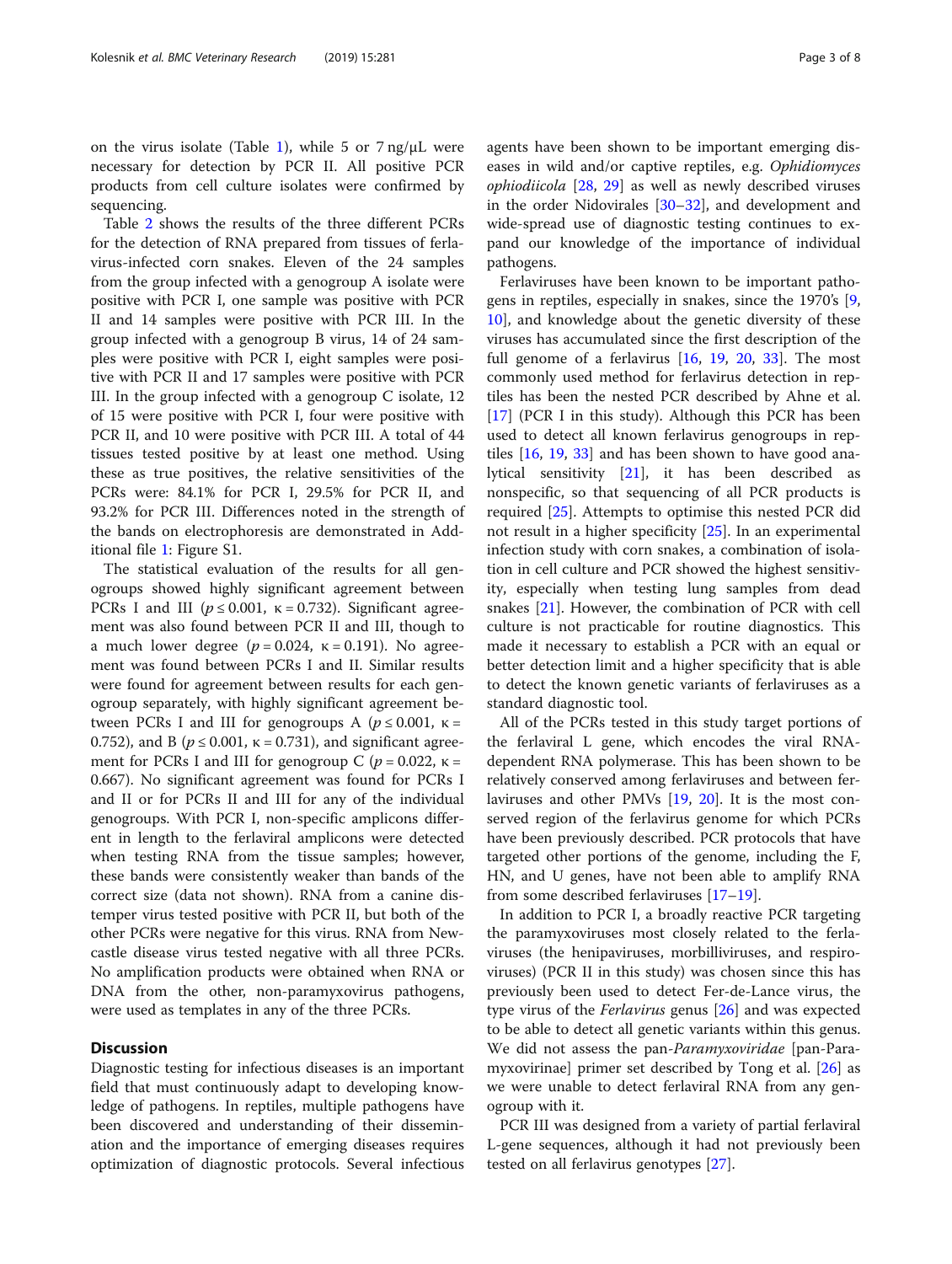<span id="page-3-0"></span>

Table 2 Tissue samples from experimentally infected corn snakes tested using three different PCR protocols (numbering the same as in Pees et al. [\[21](#page-7-0)])

| No.            | Sample material | PCR   [17]        | PCR II [26]                      | <b>PCR III [27]</b>      |
|----------------|-----------------|-------------------|----------------------------------|--------------------------|
| Genogroup A    |                 |                   |                                  |                          |
| 1              | lung            | -                 |                                  | $\! + \!\!\!\!$          |
|                | brain           |                   |                                  |                          |
| $\overline{2}$ | lung            |                   | $(((+)))$                        | $\! + \!$                |
|                | brain           | -                 |                                  | -                        |
| 3              | lung            | $^{+}$            |                                  | $\! + \!$                |
|                | brain           |                   |                                  |                          |
| $\overline{4}$ | lung            |                   |                                  | $\! + \!$                |
|                | brain           |                   |                                  |                          |
| 5              | lung            | $^{+}$            | $\overline{\phantom{0}}$         | $\boldsymbol{+}$         |
|                | brain           | $^{+}$            |                                  | $(+)$                    |
| 6              | lung            | $\ddot{}$         |                                  | $\boldsymbol{+}$         |
|                | brain           | $(+)$             |                                  | $((+) )$                 |
| $\overline{7}$ | lung            | -                 |                                  |                          |
|                | brain           |                   |                                  |                          |
| 8              | lung            | $^{+}$            | $\overline{\phantom{0}}$         | $+$                      |
|                | brain           | $\! + \!$         |                                  | $\! + \!$                |
| 9              | lung            |                   |                                  | $\! + \!$                |
|                | brain           | $^{+}$            |                                  | $^{+}$                   |
| 10             | lung            |                   |                                  |                          |
|                | brain           |                   |                                  |                          |
| 11             | lung            | $^{+}$            | $\overline{\phantom{0}}$         | $\! + \!$                |
|                | brain           | $\! + \!$         |                                  | $\! + \!$                |
| 12             | lung            |                   |                                  |                          |
|                | brain           | -                 | $\overline{\phantom{0}}$         | $\overline{\phantom{0}}$ |
| Total positive | $n = 24$        | 11                | $\mathbf{1}$                     | 14                       |
| Genogroup B    |                 |                   |                                  |                          |
| $\,1$          | lung            | -                 | $\left( \left( +\right) \right)$ |                          |
|                | brain           |                   |                                  |                          |
| $\overline{c}$ | lung            | $^{+}$            | $((+) )$                         | $\! + \!$                |
|                | brain           |                   | $\overline{\phantom{0}}$         |                          |
| 3              | lung            | $\left( +\right)$ | -                                | $^{+}$                   |
|                | brain           |                   |                                  |                          |
| $\overline{4}$ | lung            | $^{+}$            | $(((+)))$                        | $^{+}$                   |
|                | brain           |                   | $\overline{\phantom{0}}$         | $\left( +\right)$        |
| 5              | lung            |                   | $\left( \left( +\right) \right)$ | $\boldsymbol{+}$         |
|                | brain           |                   |                                  | -                        |
| 6              | lung            | $\left( +\right)$ | $(((+)))$                        | $^{+}$                   |
|                | brain           |                   | $\overline{a}$                   |                          |
| 7              | lung            | $^{+}$            | $(((+)))$                        | $^{+}$                   |
|                | brain           | $\! +$            |                                  | $^{+}$                   |
| 8              | lung            | $\left( +\right)$ |                                  | $^+$                     |

| Genogroup C                                                                                                                                                                                                                                        |          |        |        |          |
|----------------------------------------------------------------------------------------------------------------------------------------------------------------------------------------------------------------------------------------------------|----------|--------|--------|----------|
| 1                                                                                                                                                                                                                                                  | lung     | $^{+}$ |        | $^{+}$   |
| 2                                                                                                                                                                                                                                                  | lung     | $^{+}$ | $(+)$  | $^{+}$   |
|                                                                                                                                                                                                                                                    | brain    | $^{+}$ |        | $+$      |
| 3                                                                                                                                                                                                                                                  | lung     | $^{+}$ |        | $((+)$   |
| $\overline{4}$                                                                                                                                                                                                                                     | lung     | $^{+}$ |        |          |
|                                                                                                                                                                                                                                                    | brain    | $^{+}$ |        | $^{+}$   |
| 5                                                                                                                                                                                                                                                  | lung     | $^{+}$ | $^{+}$ | $^{+}$   |
| 6                                                                                                                                                                                                                                                  | lung     | $^{+}$ |        | $^{(+)}$ |
| 7                                                                                                                                                                                                                                                  | lung     | $^{+}$ | $(+)$  | $^{+}$   |
|                                                                                                                                                                                                                                                    | brain    |        |        |          |
| 8                                                                                                                                                                                                                                                  | lung     |        |        |          |
| 9                                                                                                                                                                                                                                                  | lung     | $^{+}$ |        |          |
| 10                                                                                                                                                                                                                                                 | lung     | $^{+}$ |        | $^{+}$   |
| 11                                                                                                                                                                                                                                                 | lung     | $^{+}$ | $^{+}$ | $+$      |
| 12                                                                                                                                                                                                                                                 | lung     |        |        |          |
| Total positive                                                                                                                                                                                                                                     | $n = 15$ | 12     | 4      | 10       |
| -: negative, +: positive amplification product with a strong band, (+): positive<br>amplification product with a weaker band, ((+)): positive amplification produc<br>with a weak band $((\pm))$ ; nositive amplification product with a very weak |          |        |        |          |

amplification product with a weaker band, ((+)): positive amplification product with a weak band, (((+))): positive amplification product with a very weak band. Examples for different bank strengths are shown in Additional file [1:](#page-6-0) Figure S1

Since the tissues used in this study were collected at different time points post infection and the RNA prepared from each had been stored for different amounts of time before this study was done, not all of the samples from the experimentally infected corn snakes were expected to be virus positive. The highest percentage of ferlavirus positive samples was detected using PCR III (93.2%), followed by PCR I (84.1%) and finally PCR II (29.5%).

PCR II detected all four ferlavirus genotypes in the corn snake tissues but only detected genogroups A and "tortoise" from cell culture. Ferlaviruses from genogroups A, B and C have been described in different reptiles, including snakes, lizards and tortoises [\[7](#page-7-0), [16](#page-7-0), [19,](#page-7-0) [28\]](#page-7-0). An

Table 2 Tissue samples from experimentally infected corn snakes tested using three different PCR protocols (numbering the same as in Pees et al. [\[21](#page-6-0)]) (Continued)

9 lung + – +

10 lung + – +

11 lung – ((+)) +

12 lung + ((+)) +

Total positive  $n = 24$  14 8 17

No. Sample material PCR I [\[17\]](#page-7-0) PCR II [\[26\]](#page-7-0) PCR III [[27](#page-7-0)]

brain  $+$   $(+)$ 

brain  $+$  –  $+$ 

brain  $+$   $+$ 

brain – – – –

brain  $+$   $(+)$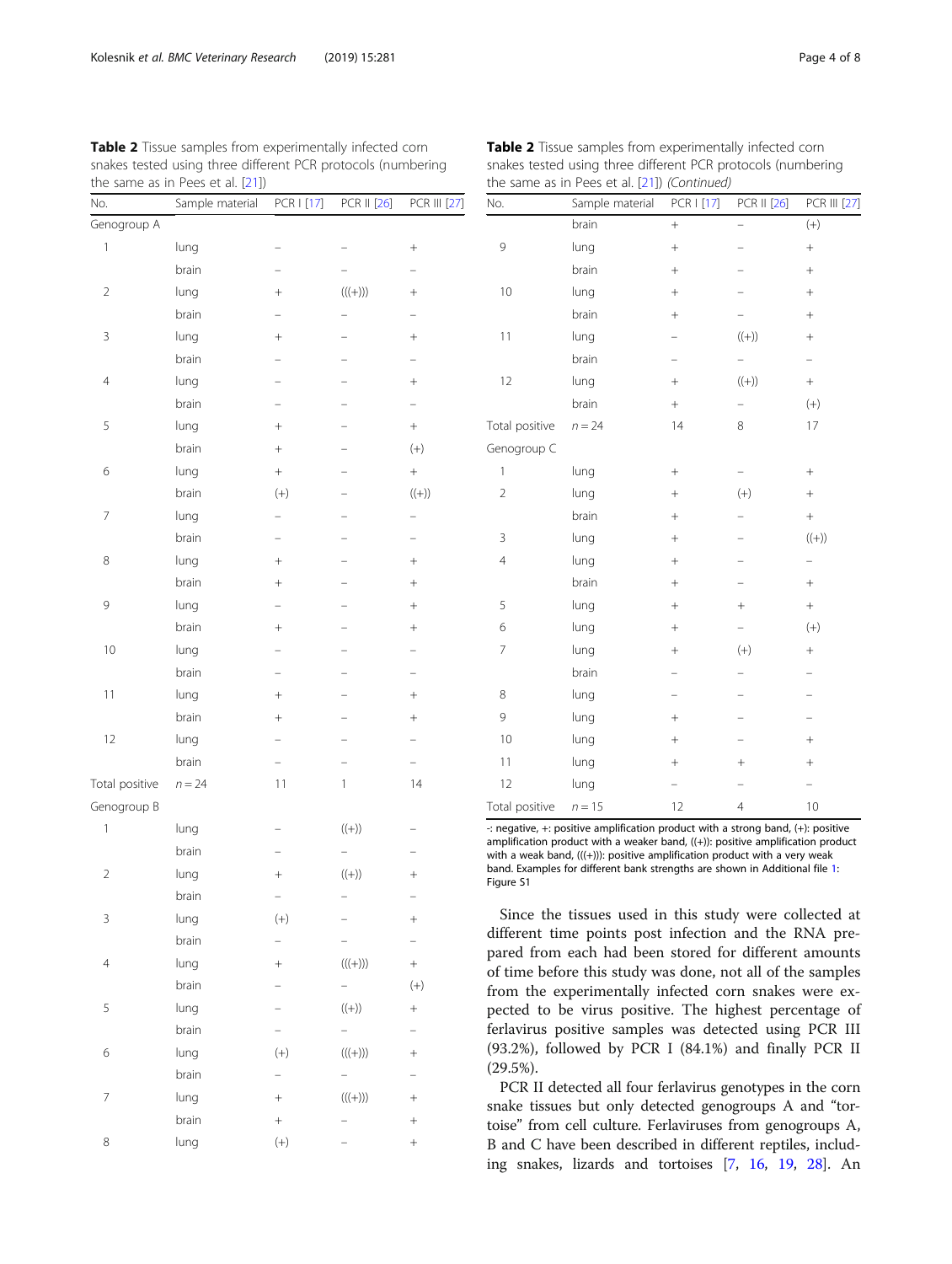experimental transmission study with corn snakes demonstrated differences in pathogenicity between different isolates, with the genogroup B virus used in the study the most pathogenic while the genogroup A isolate was least pathogenic [\[21\]](#page-7-0). There are no published studies on the prevalence of the different genogroups in snakes, but in the lab of one of the authors (REM), genogroups A and B appear to be most common, while genogroups C and "tortoise" have only been found in individual cases [\[16,](#page-7-0) [19,](#page-7-0) [33](#page-7-0)]. This shows that it is important to have a reliable PCR which is able to detect all known ferlavirus genotypes.

In all cases where PCR II detected ferlaviral RNA, the amplicons were weak following gel electrophoresis (data not shown); an observation supported by its detection limit that was inferior to PCRs I and III. PCR II also required the use of a thermocycler with rapid warm-up and cool-down phases (data not shown). For these reasons, PCR II cannot be considered suitable for the detection of ferlaviruses for either diagnostic or research purposes.

PCR I detected a high proportion of ferlavirus positive samples in this study (84.1%). This PCR from Ahne et al. [[17\]](#page-7-0) has been described in numerous publications as a suitable diagnostic test for the detection of ferlaviruses (reviewed in [[24\]](#page-7-0)). In this study, and in the labs of two of the authors (REM and THH), this PCR has been reasonably non-specific and sequencing is therefore a necessity to distinguish true positives from false positives. In agreement with our findings, a study by Abbas [[25](#page-7-0)] found the specificity of this PCR to be relatively low and false-positive results were common. This PCR has also been reported to cross-react with adenoviruses in some cases [[25\]](#page-7-0), although we did not find this with the adenovirus DNA we tested.

The highest number of positive samples were identified by PCR III (93.2%). An advantage of this PCR is that it is a single round PCR, in contrast to both of the other PCRs used in this study. This lowers the risk of contamination and mistakes during processing. It also lowers the costs associated with testing and decreases the turnaround time for the assays. Furthermore, no amplification products of unexpected sizes were observed with this PCR. This is also the only PCR for which the results correlated significantly with both of the other two PCRs tested. Testing with RNA prepared from other reptile pathogens as well as tissues from uninfected snakes showed that PCR III was specific for ferlaviruses, an important prerequisite for its use in diagnostic testing. The amplicon obtained using this PCR is 149 bp, which is relatively short. This is a disadvantage where long segments of ferlaviral nucleic acid are needed for phylogenetic studies, but for diagnostic samples that are often of sub-optimal quality, targeting a shorter segment of the genome is an advantage.

# Conclusion

This study shows that PCR III described by Hyndman et al. [[27](#page-7-0)] is broadly-reactive and provides a good combination of detection limit, specificity and speed. We therefore recommend the use of this PCR for the detection of ferlaviruses in diagnostic samples.

# Methods

The three PCRs that were compared are listed in Table 3. The PCRs described by Ahne et al. [\[17](#page-7-0)], Tong et al. [[26](#page-7-0)] and Hyndman et al. [\[27](#page-7-0)] are referred to as PCRs I, II and III, respectively, throughout the text.

To compare the detection limits of these PCRs, serial dilutions of ferlaviral RNA were tested. Four different ferlaviruses representing each of the known genogroups were used. Ferlaviruses were propagated for this study using VH2 cells (ATCC CCL-140) grown at 28 °C (Table [4](#page-5-0)). Virus was grown in cells until a cytopathic effect (syncytial cell formation and cell lysis) was seen in approximately 50% of the cells and then frozen at − 20 °C. The frozen cells were then thawed and cells and medium were aliquoted and stored at − 80 °C until further testing. Viral RNA was extracted from 200 μL of frozen-thawed cell culture homogenate using the Roche MagNA Pure 96 System with the MagNA Pure 96 DNA

Table 3 Primers used for the three different PCRs

| RT-PCR       | Primer name     | Primer sequence                     | Expected size of final PCR product (with primers) | Reference |
|--------------|-----------------|-------------------------------------|---------------------------------------------------|-----------|
|              | F5-outer        | 5'-GCAGAGATTTTCTCTTTCTT-3'          | 566 bp                                            | [17       |
|              | R6-outer        | 5'-AGCTCTCATTTTGTATGTCAT-3'         |                                                   |           |
|              | F7-inner        | 5'-TAGAGGCTGTTACTGCTGC-3'           |                                                   |           |
|              | R8-inner        | 5'-CATCTTGGCAAATAATCAGCC-3'         |                                                   |           |
| $\mathbf{H}$ | RFS-MOR-HFN-F1  | 5'-TCITTCTTTAGAACITTYGGNCAYCC-3'    | 500 <sub>bp</sub>                                 | [26]      |
|              | RFS-MOR-HFN-F2  | 5'-GCCATATTTTGTGGAATAATHATHAAYGG-3' |                                                   |           |
|              | RFS-MOR-HFN-R   | 5'-CTCATTTTGTAIGTCATYTTNGCRAA-3'    |                                                   |           |
| Ш            | S <sub>2</sub>  | 5'-GITATGGCAAATCATGCTGCGATACCTTA-3' | 149 <sub>bp</sub>                                 | [27       |
|              | AS <sub>2</sub> | 5'-CTGATGGGAGATAATGCCTTGTCCTTCAT-3' |                                                   |           |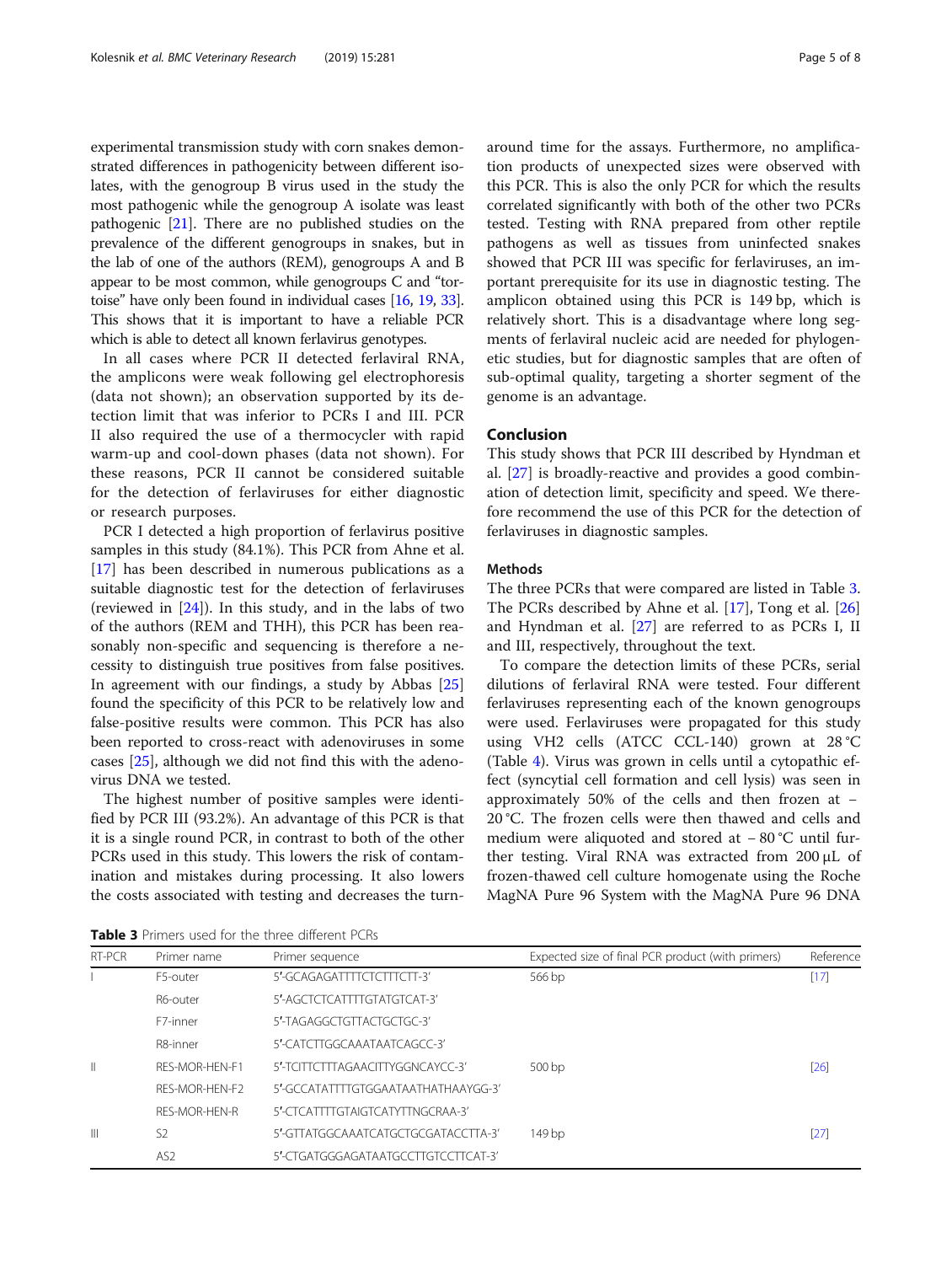| Virus isolate (GenBank accession no.) | Host species (scientific name)                     | Genogroup | Reference |
|---------------------------------------|----------------------------------------------------|-----------|-----------|
| Xeno-USA99 (GQ277614)                 | Flathead knob-scaled lizard (Xenosaurus platyceps) |           | [19]      |
| Crot-GER03 (GQ277611)                 | Timber rattlesnake (Crotalus horridus)             |           | [19]      |
| PanGut-GER09 (HQ148084)               | Eastern corn snake (Pantherophis guttatus)         |           | [16]      |
| Ther-GER99 (GQ227615)                 | Hermann's tortoise (Testudo hermanni)              | tortoise  | [19]      |

<span id="page-5-0"></span>Table 4 Ferlavirus isolates used in this study

and Viral NA Small Volume Kit (Roche, Mannheim, Germany) according to the manufacturer's instructions. Quantification of extracted RNA from cell culture was performed by spectrophotometry using a Nanodrop 2000 spectrophotometer (Thermo Fisher Scientific, Germany).

To assess the capacity of these three PCRs to detect the known genetic diversity of ferlaviruses, tissue samples from corn snakes (Pantherophis guttatus) experimentally infected with the genotype A, B, or C viruses [[21\]](#page-7-0) were tested (Table [2](#page-3-0)). The snakes were originally acquired from a commercial company and originated from unremarkable collections. Details on the ages and origins of the animals were not known. All animals were euthanized followed by necropsy during or at the end of the infection study. This study met the local as well as international guiding principles for biomedical research, and was approved by the local authority (animal trial no. TVV 61/13). Approximately 5 μg of each tissue sample were placed in MagNA Lyser Green Beads (Roche, Mannheim, Germany) with 500 μL Magna Pure tissue lysis buffer (Roche, Mannheim, Germany) and 50 μL proteinase K (Roth, Karlsruhe, Germany) and homogenized with a MagnaLyser (Roche, Mannheim, Germany) for 40 s at 6500 rpm and then incubated for 1 h at 65 °C. RNA from the homogenized tissue was extracted using the same kit as for cell culture. RNA was stored at − 20 °C until further testing.

RNA extracted from cognate tissues from uninfected snakes, or HPLC water, was used as negative controls.

| Table 5 Pathogens used for specificity testing |  |  |
|------------------------------------------------|--|--|
|------------------------------------------------|--|--|

Ferlaviral RNA from cell culture isolates was used as a positive control.

The PCR reaction mix for PCR I [[17\]](#page-7-0) was prepared with the RealTime Ready RNA Virus Master-Kit (Roche) according to the manufacturer's instructions. For the first round,  $1 \mu L$  of each primer (10  $\mu$ mol), primers F5outer and R6-outer, and 5 μL of RNA extract were used in a total volume of 20 μL. Cycling conditions were 50 °C for 15 min, 95 °C for 7 min, 9 touch down cycles at 95 °C for 10 s, 57.5 °C for 30 s (− 1 °C per cycle), and 72 °C for 50 s, and 26 cycles at 95 °C for 10 s, 49.5 °C for 30 s, and 72 °C for 50 s, and 72 °C for 7 min for the final extension step. The second round reaction mix was prepared with the FastStart Essential DNA Probes Master-Kit (Roche), 1 μL of the primers F7-inner and R8-inner (10  $\mu$ mol each), and 5  $\mu$ L of the amplification product of the first round in a total volume of 20 μL. Cycling conditions were 95 °C for 15 min, 9 touch down cycles at 95 °C for 45 s, 57.5 °C for 45 s (−1 °C per cycle), and 72 °C for 45 s, and 30 cycles at 95 °C for 45 s, 49.5 °C for 45 s, and 72 °C for 45 s, and finally 72 °C for 10 min.

For PCR II [\[26](#page-7-0)], the reaction mix for the first round was prepared with the RealTime Ready RNA Virus Master-Kit (Roche) according to the manufacturer's instructions and the primers RES-MOR-HEN-F1 and RES-MOR-HEN-R with the same volumes and concentrations as for the first round for PCR I. Cycling conditions were 60 °C for 1 min, 47 °C for 30 min, 94 ° for 2 min, and than 40 cycles at 94 °C for 15 s, 49 °C for 30 s, 72 °C for 30s and

| <b>Example 5</b> Fact to go to social to the specificity testing<br>Pathogen familiy | Host     | Genus or species                           | Sample type          |
|--------------------------------------------------------------------------------------|----------|--------------------------------------------|----------------------|
| Sunviridae                                                                           | Python   | <b>Sunshinevirus</b>                       | Cell culture isolate |
| Reoviridae                                                                           | Python   | <b>Orthoreovirus</b>                       | Cell culture isolate |
| Arenaviridae                                                                         | Python   | Reptarenavirus                             | Tissue               |
| Tobaniviridae (Order Nidovirales)                                                    | Python   | Pregotovirus (Subfamily Serpentovirinae)   | Oral swab            |
| Herpesviridae                                                                        | Tortoise | Scutavirus (testudinid herpesvirus 1)      | Cell culture isolate |
| Herpesviridae                                                                        | Tortoise | Scutavirus (testudinid herpesvirus 3)      | Cell culture isolate |
| Adenoviridae                                                                         | Python   | Atadenovirus                               | Cell culture isolate |
| <i>Iridoviridae</i>                                                                  | Tortoise | Ranavirus (Common midwife toad virus-like) | Cell culture isolate |
| Picornaviridae                                                                       | Tortoise | <b>Torchivirus</b>                         | Cell culture isolate |
| Mycoplasmataceae                                                                     | Tortoise | Mycoplasma spp.                            | Nasal wash           |
| Cryptosporidiidae                                                                    | Lizard   | Cryptosporidium varanii                    | Feces                |
| Chlamydiae                                                                           | Bird     | Chlamydia psittaci                         | Feces                |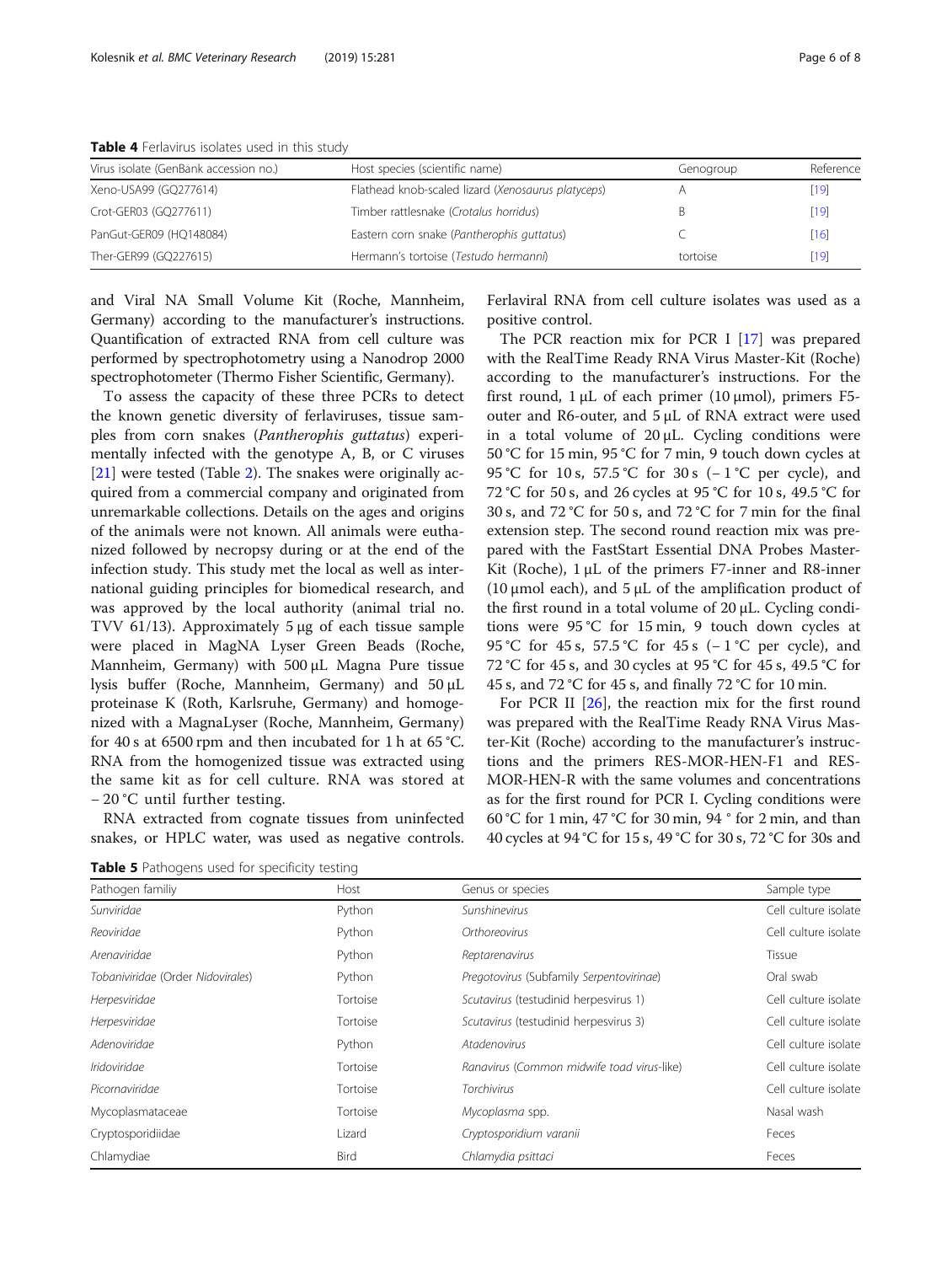<span id="page-6-0"></span>a final extension step at 72 °C for 7 min. The second round of the semi-nested PCR was initially carried out with the Roche FastStart Essential DNA Probes Master Kit as for PCR I, but all samples were negative. For this reason, the reaction mix was prepared with Taq-DNA-Polymerase-Kit (Qiagen) according to the manufacturer's instructions, including 1 μL of each primer, RES-MOR-HEN-F2 and RES-MOR-HEN-R (10 μmol each), 5 μL of Qiagen buffer,  $5 \mu L$  of MgCl<sub>2</sub>,  $5 \mu L$  of dNTPs (2  $\mu$ mol), 0, 5 μL Qiagen-Taq, 27,5 μL HPLC water, and 5 μL of the amplification product of the first round in a total volume of 50 μL. Cycling conditions for the second round were 94 °C for 2 min, 40 cycles at 94 °C for 15 s, 49 °C for 30 s, 72 °C for 30s and 72 °C for 7 min.

PCR III [\[27\]](#page-7-0) was prepared with the RealTime Ready RNA Virus Master-Kit (Roche) according to the manufacturer's instructions. The volumes of primers S2 and AS2, and RNA extraction, were the same as for the first rounds of PCR I and II. Cycling conditions were 50 °C for 15 min, 95 °C for 7 min, 9 touch down cycles at 95 °C for 10 s, 57.5 °C for 30 s (− 1 °C per cycle), and 72 °C for 50 s, and 26 cycles at 95 °C for 10 s, 49.5 °C for 30 s, and 72 °C for 50 s, and 72 °C for 7 min for the final extension step.

After amplification, PCR products for all three protocols were visualized by gel electrophoresis. PCR products obtained were purified using a MinElute purification kit (Qiagen, Venlo, Netherlands) according to the manufacturer's instructions. Sequencing was perfomed using the Big-Dye Terminator v3.1 Cycle Sequencing Kit (Life Technologies, Carlsbad, California) and analyzed on an ABI 3130 sequencer (Applied Bio system by Life Technologies). After removal of primer sequences, the ferlaviral sequences were compared to data in GenBank (National Center for Bio technology Information, Bethesda, Maryland, 20894 USA) online using BLAST ([https://blast.ncbi.nlm.nih.gov/](https://blast.ncbi.nlm.nih.gov/Blast.cgi?) [Blast.cgi?](https://blast.ncbi.nlm.nih.gov/Blast.cgi?) PAGE\_TYPE = BlastSearch).

Specificity was assessed by testing all three PCRs with RNA or DNA from a variety of pathogens that are common in reptiles. RNA and DNA from positive samples or cell culture isolates of several pathogens were used (Table [5](#page-5-0)). The identity of each was previously confirmed by PCR and sequencing. Furthermore, RNA from canine distemper virus and Newcastle disease virus were also tested with all three PCRs to determine whether the PCRs were able to detect more distantly related paramyxoviruses.

Statistical evaluation of the PCR results was conducted using the software SPSS 25.0 (IBM, Armonk, USA). All positives (regardless of the strength of the band) were counted as positive for the evaluation. Since the data acquired were ordinal, non parametric tests were chosen for comparison of the results. The Cohen's kappa coefficient with exact  $p$ -value calculation was used to evaluate correlations between the PCR protocols for all genogroups. In case of a significance, as post hoc tests the genogroups were then tested individually, to check for statistical significances between the three protocols used. Significance was assumed with  $p \leq 0.05$ , and a high significance level with  $p \le 0.001$ . As the study intention was explorative, no adjustment for multiple comparisons was performed.

# Additional file

[Additional file 1:](https://doi.org/10.1186/s12917-019-2028-0) Figure S1. Gel electropherogram of PCR products from PCR III according to Hyndman et al. (2012) [\[27](#page-7-0)]. Lanes 5, 8, 12, and 13 represent clear positive results, lanes 1 and 4 represent weak positives, while lane 6 represents a very weak positive result. Lane 16 is the positive control, and L is the ladder (sizes shown on right). (DOCX 104 kb)

### Abbreviations

F: Fusion; HN: hemagglutinin; HPLC: High-performance liquid chromatography; ICTV: International Committee on Taxonomy of Viruses; L: Polymerase; PCR: Polymerase chain reaction; PCR I: Described by Ahne et al. [\[17](#page-7-0)]; PCR II: Described by Tong et al. [\[26\]](#page-7-0); PCR III: Described by Hyndman et al. [\[27](#page-7-0)]; PMV: Paramyxovirus; RNA: Ribonucleic acid; U: Unknown; VH2: Viper heart cells

# Acknowledgements

Not applicable.

#### Author's contributions

THH, EM, MP, and REM designed the experiments. EK performed the lab work. EK, THH, and REM analyzed and interpreted the data. EK drafted the manuscript. THH, EM, MP, and REM revised the manuscript. All authors read and approved the final manuscript.

#### Funding

This study did not receive any external funding.

#### Availability of data and materials

Data from this study are available from the corresponding author upon request.

#### Ethics approval and consent to participate

The animal trial from which the tissues used for testing were obtained has been described by Pees et al. [[21\]](#page-7-0) and met all local as well as international guiding principles for biomedical research, and was approved by the local authority (Landesdirektion Sachsen) and discussed in the associated ethics committee (Tierschutzkommission Leipzig). The application was submitted with the identification number TVV 61/13 and was fully approved on Feb 26, 2014. The authority's approval is based on the following national laws and regulations: Tierschutzgesetz §8, Tierschutz-Versuchstierverordnung.

#### Consent for publication

Not applicable.

#### Competing interests

Three of the authors (EK, EM, REM) are employed by a commercial veterinary laboratory offering diagnostic testing, while a fourth (THH) is employed by a University that also offers veterinary diagnostic testing. This employment did not influence study design, interpretation, or manuscript preparation.

#### Author details

<sup>1</sup> Laboklin GmbH & Co. KG, Steubenstraße 4, 97688 Bad Kissingen, Germany. <sup>2</sup>School of Veterinary Medicine Murdoch University, Murdoch, Western Australia 6150, Australia. <sup>3</sup>Clinic for Birds and Reptiles, University of Leipzig An den Tierkliniken 17, 04103 Leipzig, Germany.